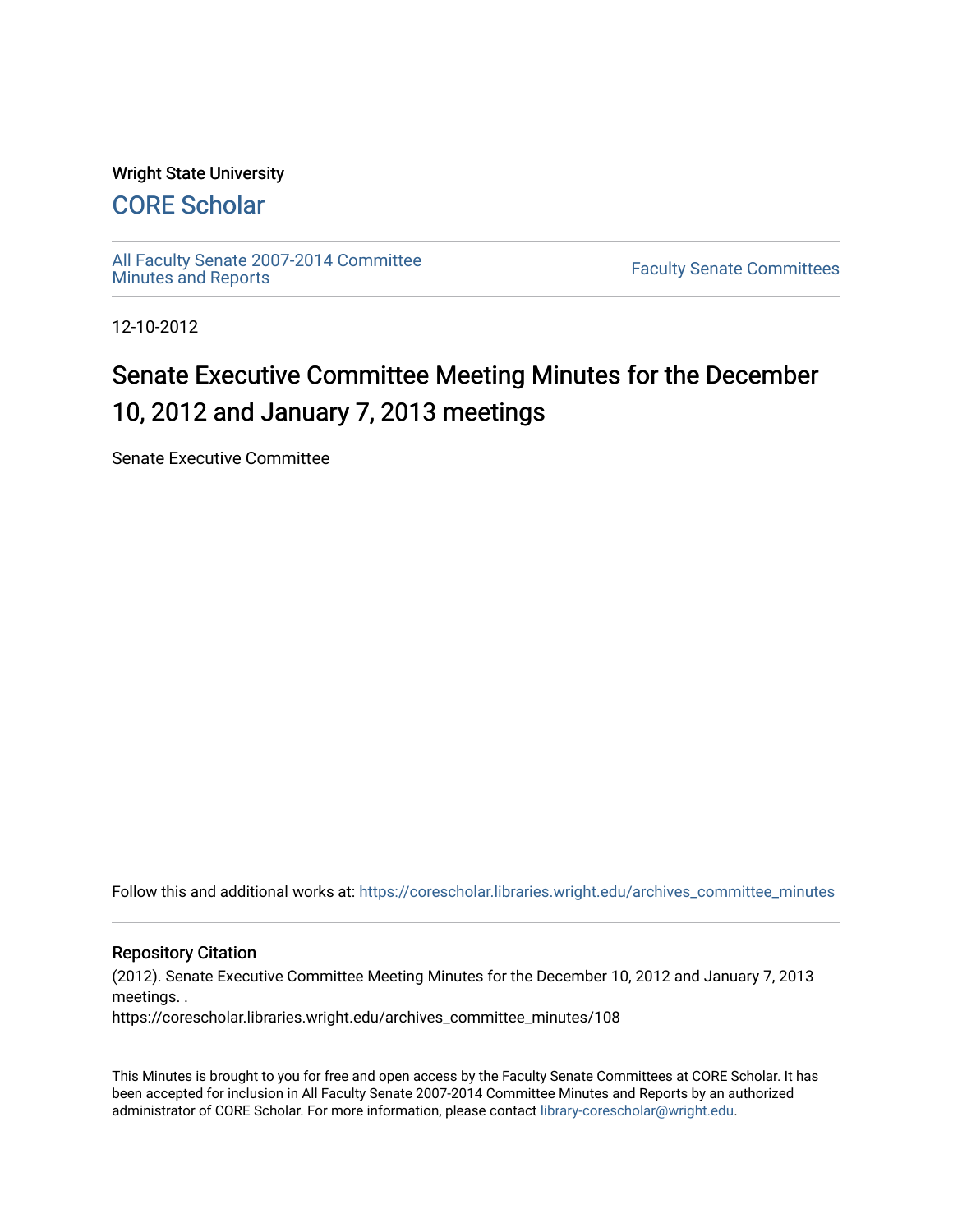## **Senate Executive Committee Minutes December 10, 2012 and January 7, 2013**

The committee met twice to prepare for the January 14, 2013 Faculty Senate meeting, once before and then again after the winter break. The committee discussed the following items and prepared a planning document for the spring semester so that business items can be completed before the final Senate meeting of the spring semester in April 2013.

- 1. Cross-listed and Meet-with Course Policy UCAPC has been asked to discuss this at their meeting scheduled for January 9, 2013. This item will be part of the January 14 Senate agenda and can be withdrawn should UCAPC need additional time to consider.
- 2. Excused Absence Policy –UCAPC has coordinated language from Athletics Council, military offices and the collective bargaining agreement with the goal of placing an Excused Absence Policy on the January Senate agenda as new business. This item will be part of the January Senate agenda and can be withdrawn should UCAPC need additional time to consider.
- 3. Academic Standing, Probation, and Dismissal and Readmission Policy was approved by Senate in May 2012 but is under scrutiny by the administration. This policy will likely reappear as new business at the February 2013 Senate meeting.
- 4. Report of the WSU Faculty Senate ad hoc committee on First Year Seminars was received by the Executive Committee and is part of new business for the January 2013 Senate Agenda.

The Executive Committee also established an ad hoc committee to consider an updated policy to make Wright State University a smoke free campus. The ad hoc committee is to make recommendations by March 2013.

The Quadrennial Review Committee was reconstituted a year early to consider changes to the Faculty Constitution and Faculty Handbook in regards to the recent vote by the nontenured faculty to join the WSU-AAUP.

The agenda for the January 14, 2013 Faculty Senate meeting was established.

Executive Committee will meet again on Monday, January 28, 2013.

# **Senate Work Schedule – Spring Semester:**

Jan 14:

- Robert Sweeney on strategic plan
- 1st year seminar committee recommendations
- missed class policy recommendation from UCAPC
- definitions of things like programs and concentrations from UCAPC